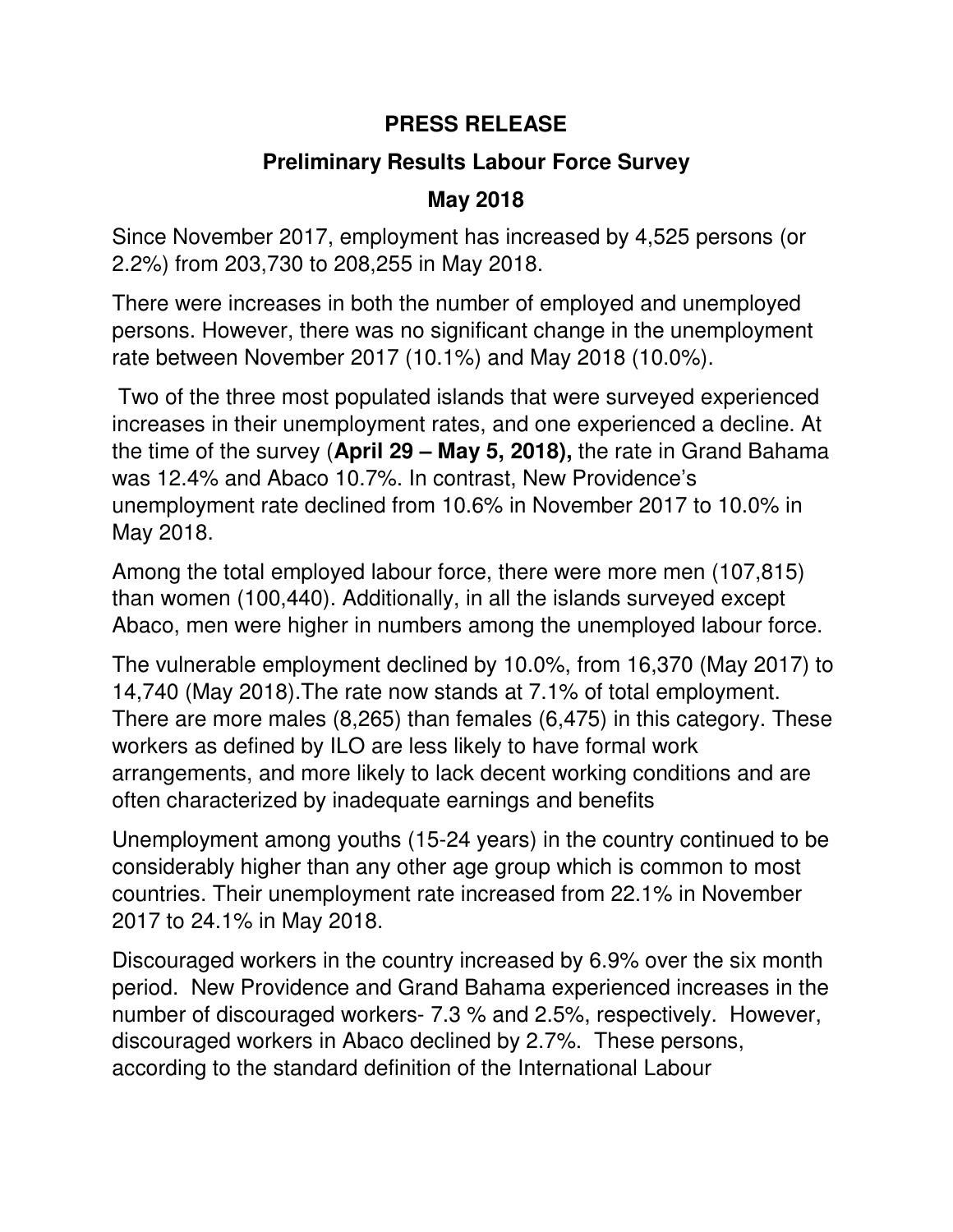Organization (ILO), "did not look for work because they believed no jobs were available for them.

The Department of Statistics is the Government Agency in The Bahamas mandated by law to collect, process, analyze and disseminate statistics. Its mandate is to deliver timely official statistics. Please contact the Department of Statistics @ 242-604-4000 for questions and enquiries. This release, with accompanying tables, will be immediately available on the Department's website, www.bahamas.gov.bs/statistics. Further details will be available by September 2018.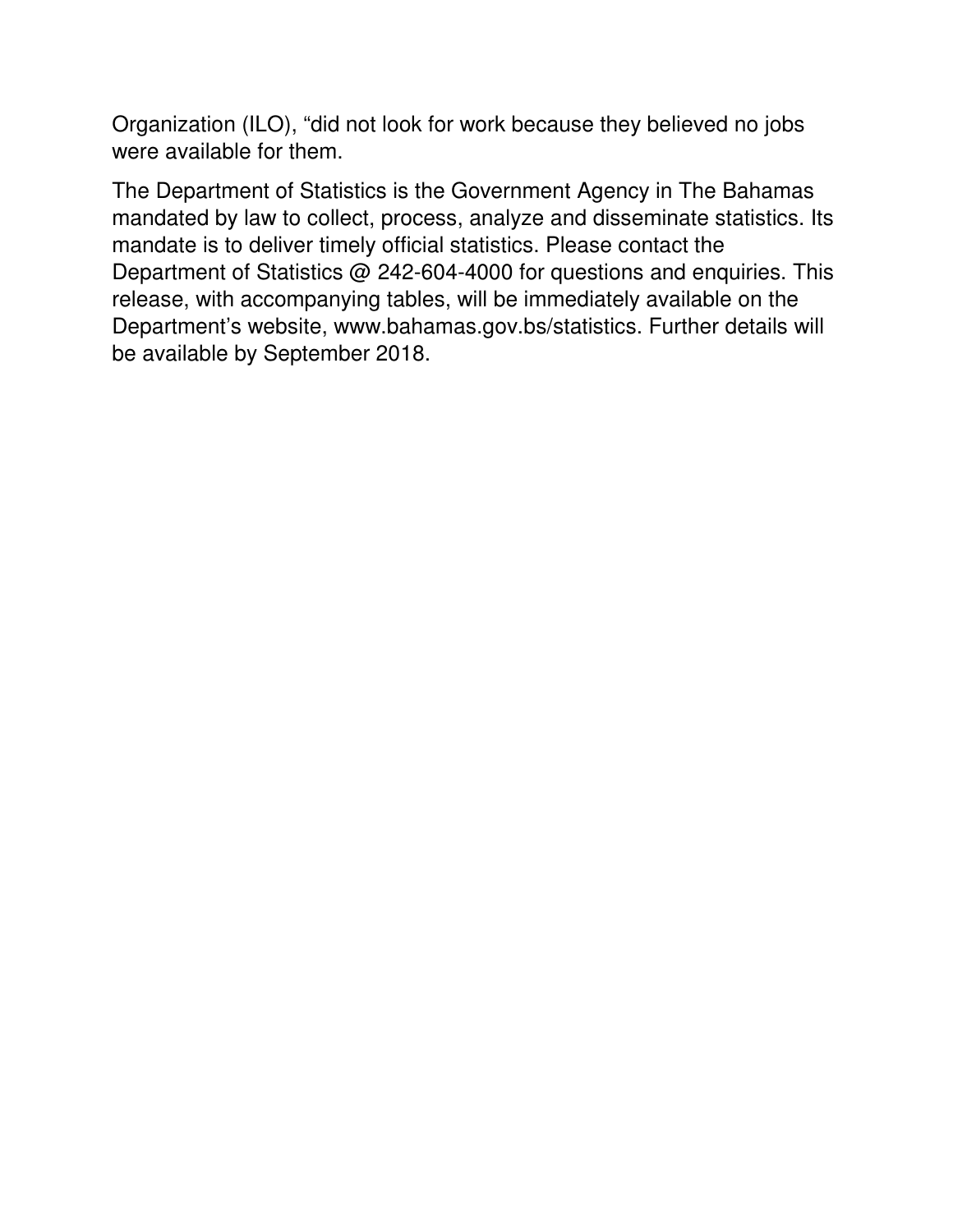# **THE LABOUR FORCE AND ITS COMPONENTS: MAY 2018**

| <b>ISLAND</b>         | <b>SEX</b>   | <b>TOTAL</b><br><b>LABOUR</b><br><b>FORCE</b> | <b>EMPLOYED</b><br><b>LABOUR</b><br><b>FORCE</b> | <b>UNEMPLOYED</b><br><b>LABOUR</b><br><b>FORCE</b> | <b>LABOUR</b><br><b>FORCE</b><br><b>PARTICIPATION RATE</b> | <b>UNEMPLOYMENT</b><br><b>RATE</b> |
|-----------------------|--------------|-----------------------------------------------|--------------------------------------------------|----------------------------------------------------|------------------------------------------------------------|------------------------------------|
| <b>ALL BAHAMAS</b>    | <b>TOTAL</b> | 231,445                                       | 208,255                                          | 23,190                                             | 82.5%                                                      | 10.0%                              |
|                       | <b>WOMEN</b> | 111,540                                       | 100,440                                          | 11,100                                             | 76.1%                                                      | 10.0%                              |
|                       | <b>MEN</b>   | 119,905                                       | 107,815                                          | 12,090                                             | 85.0%                                                      | 10.1%                              |
| <b>NEW PROVIDENCE</b> | <b>TOTAL</b> | 161,330                                       | 145,205                                          | 16,125                                             | 76.3%                                                      | 10.0%                              |
|                       | <b>WOMEN</b> | 78,865                                        | 71,165                                           | 7,700                                              | 73.9%                                                      | 9.8%                               |
|                       | <b>MEN</b>   | 82,465                                        | 74,040                                           | 8,425                                              | 80.2%                                                      | $10.2\%$                           |
| <b>GRAND BAHAMA</b>   | <b>TOTAL</b> | 31,920                                        | 27,965                                           | 3,955                                              | 69.5%                                                      | 12.4%                              |
|                       | <b>WOMEN</b> | 15,685                                        | 14,015                                           | 1,670                                              | 65.1%                                                      | $10.6\%$                           |
|                       | <b>MEN</b>   | 16,235                                        | 13,950                                           | 2,285                                              | 75.6%                                                      | 14.1%                              |
| <b>ABACO</b>          | <b>TOTAL</b> | 13,645                                        | 12,180                                           | 1,465                                              | 78.9%                                                      | 10.7%                              |
|                       | <b>WOMEN</b> | 5,800                                         | 5,015                                            | 785                                                | 72.1%                                                      | 13.5%                              |
|                       | MEN          | 7,845                                         | 7,165                                            | 680                                                | 86.2%                                                      | 8.7%                               |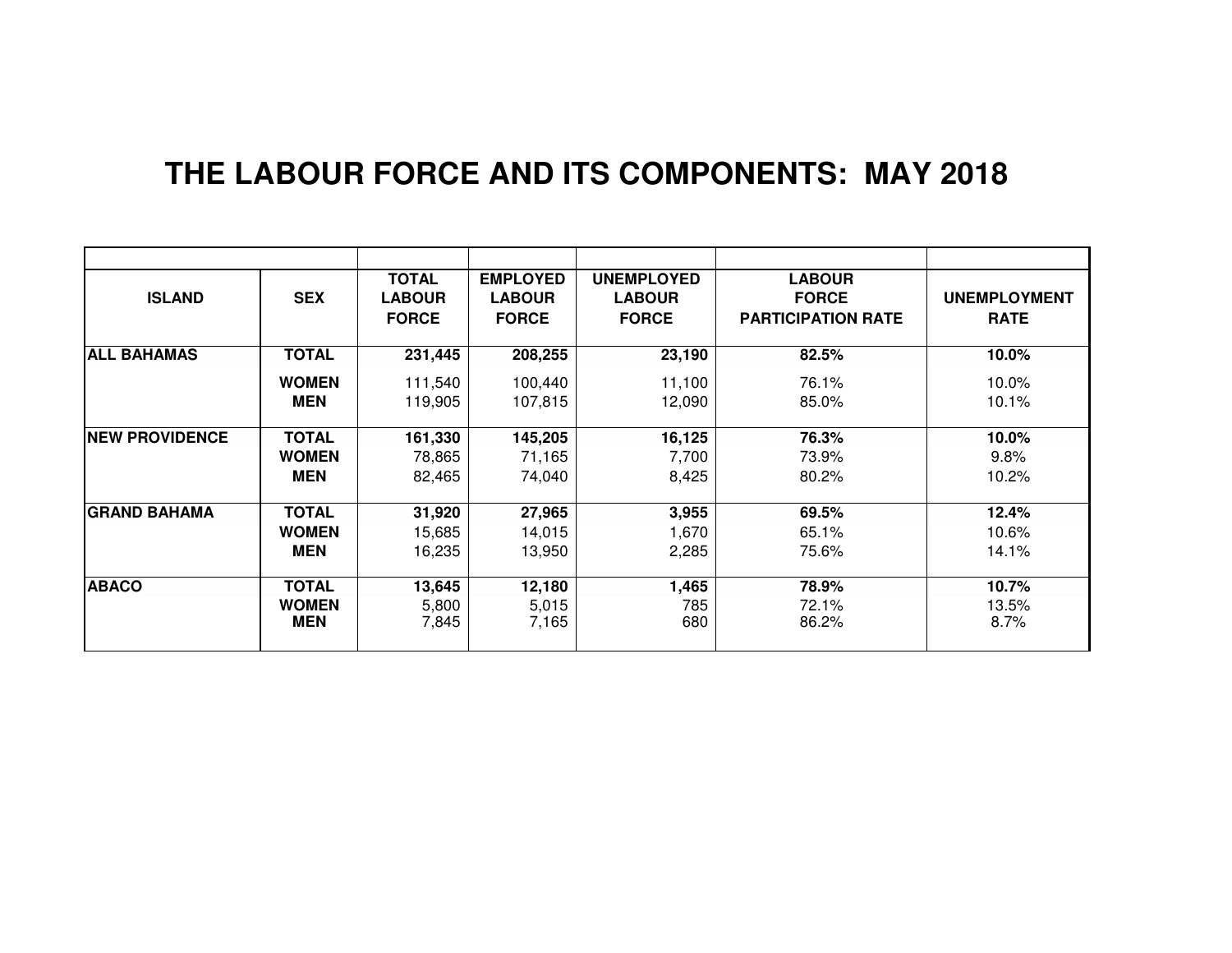| <b>ITEMS</b>                                     | May-14  |               |             | <b>Nov-14</b>  |                | <b>May-15</b> |                 | <b>Nov-15</b> |             | May-16          |                | <b>Nov-16</b>           |         | May-17            |        |              | <b>Nov-17</b> |                 |                 | <b>May-18</b>   |                |              |         |             |              |                 |             |
|--------------------------------------------------|---------|---------------|-------------|----------------|----------------|---------------|-----------------|---------------|-------------|-----------------|----------------|-------------------------|---------|-------------------|--------|--------------|---------------|-----------------|-----------------|-----------------|----------------|--------------|---------|-------------|--------------|-----------------|-------------|
| <b>ISLAND</b>                                    | TOTAL   | <b>FEMALE</b> | <b>MALE</b> | <b>TOTAL</b>   | <b>IFEMALF</b> | <b>MALE</b>   | <b>TOTAL</b>    | <b>FEMALE</b> | <b>MALE</b> | <b>TOTAL</b>    | <b>IFEMALE</b> | <b>MALE</b>             |         | TOTAL FEMALE MALE |        | <b>TOTAL</b> | <b>FEMALE</b> | <b>MALE</b>     | <b>TOTAL</b>    | <b>FEMALE</b>   | <b>MALE</b>    | <b>TOTAL</b> | FEMALE  | <b>MALE</b> | <b>TOTAL</b> | <b>FEMALE</b>   | <b>MALE</b> |
| <b>Total Labour Force</b>                        |         |               |             |                |                |               |                 |               |             |                 |                |                         |         |                   |        |              |               |                 |                 |                 |                |              |         |             |              |                 |             |
| All Bahamas                                      | 198.710 | 98,800        |             | 99,910 206,050 | 102,585        |               | 103,465 208,895 | 103,290       |             | 105,605 212,195 |                | 103,940 108,255 215,880 |         | 104,815 111,065   |        | 217,750      | 106,420       |                 | 111,330 222,035 | 106,890 115,145 |                | 226,680      | 109,135 | 117,545     |              | 231,445 111,540 | 119,905     |
| New Providence                                   | 141,655 | 72,080        | 69,575      | 147.750        | 75,110         |               | 72,640 148,545  | 74,480        |             | 74,065 150,315  | 73,830         | 76,485                  | 153,590 | 75,590            | 78,000 | 155,315      | 76,435        |                 | 78,880 157,120  | 76,655          | 80,465         | 159,110      | 77,695  | 81,415      | 161,330      | 78,865          | 82,465      |
| <b>Grand Bahama</b>                              | 27.250  | 13.080        | 14.170      | 27.690         | 13.170         | 14.520        | 28,000          | 14.060        | 13.940      | 29,230          | 15.170         | 14.060                  | 28.71   | 14.180            | 14.530 | 29,190       | 14.190        | 15.000          | 29.865          | 14,530          | 15.335         | 30.975       | 15.150  | 15.825      | 31.920       | 15.685          | 16,235      |
| Abaco                                            | 8.995   | 3.860         | 5.135       | 9.905          | 4,525          | 5,380         | 10,360          | 4.405         | 5,955       | 10,660          | 4,595          | 6.065                   | 11.465  | 5,145             | 6,320  | 11.700       | 5,145         | 6,555           | 12,110          | 5,385           | 6,725          | 13,255       | 5,570   | 7,685       | 13.645       | 5.800           | 7,845       |
| <b>Employed</b><br><b>Labour Force</b>           |         |               |             |                |                |               |                 |               |             |                 |                |                         |         |                   |        |              |               |                 |                 |                 |                |              |         |             |              |                 |             |
| All Bahamas                                      | 171.275 | 84.400        | 86.875      | 174.245        |                | 85.240 89.005 | 183.915         | 89.915        | 94.000      | 180,820         | 86.300         | 94.520                  | 188.360 | 89.660 98.700     |        | 192.385      | 91.495        | 100.890 200.155 |                 |                 | 95.210 104.945 | 203.730      | 97.005  | 106.725     | 208.255      | 100.440         | 107.815     |
| New Providence                                   | 120.400 | 60,820        | 59.580      | 124.060        | 61.515         | 62.545        | 130.750         | 64.760        | 65.990      | 126,430         | 60,430         | 66,000                  | 133.365 | 64,100            | 69,265 | 135,350      | 64,350        | 71,000          | 140.740         | 67,730          | 73.010         | 142,285      | 68.525  | 73,760      | 145,205      | 71,165          | 74,040      |
| Grand Bahama                                     | 23,235  | 10,730        | 12,505      | 22.545         | 10.645         | 11.900        | 24,400          | 12,050        | 12,350      | 25.090          | 12,660         | 12,430                  | 24,500  | 11.785            | 12,715 | 25,300       | 12,180        | 13,120          | 26,160          | 12,335          | 13.825         | 27.240       | 13,235  | 14,005      | 27,965       | 14,015          | 13,950      |
| Abaco                                            | 7,795   | 3,265         | 4,530       | 7,895          | 3,495          | 4,400         | 9,095           | 3,880         | 5,215       | 9,630           | 3,985          | 5,645                   | 10,305  | 4,675             | 5,630  | 10,640       | 4,460         | 6,180           | 11,165          | 5,025           | 6,140          | 12,115       | 5,125   | 6,990       | 12,180       | 5,015           | 7,165       |
| <b>Unemployed</b><br><b>Labour Force</b>         |         |               |             |                |                |               |                 |               |             |                 |                |                         |         |                   |        |              |               |                 |                 |                 |                |              |         |             |              |                 |             |
| All Bahamas                                      | 27.435  | 14,400        | 13,035      | 31.805         | 17,345         | 14.460        | 24,980          | 13,375        | 11,605      | 31,375          | 17,640         | 13.735                  | 27,520  | 15,155            | 12,365 | 25,365       | 14,925        | 10,440          | 21.880          | 11,680          | 10,200         | 22,950       | 12,130  | 10,820      | 23,190       | 11.100          | 12,090      |
| New Providence                                   | 21.255  | 11,260        | 9,995       | 23.690         | 13,595         | 10.095        | 17.795          | 9.720         | 8,075       | 23.885          | 13,400         | 10.485                  | 20,225  | 11.490            | 8.735  | 19.965       | 12,085        | 7,880           | 16,380          | 8,925           | 7,455          | 16,825       | 9,170   | 7,655       | 16,125       | 7,700           | 8,425       |
| Grand Bahama                                     | 4.015   | 2,350         | 1.665       | 5,145          | 2,525          | 2.620         | 3,600           | 2.010         | 1.590       | 4.140           | 2,510          | 1.630                   | 4,21    | 2.395             | 1.815  | 3.890        | 2.010         | 1.880           | 3.705           | 2,195           | 1,510          | 3.735        | 1.915   | 1.820       | 3.955        | 1,670           | 2,285       |
| Abaco                                            | 1,200   | 595           | 605         | 2,010          | 1,030          | 980           | 1,265           | 525           | 740         | 1,030           | 610            | 420                     | 1,160   | 470               | 690    | 1.060        | 685           | 375             | 945             | 360             | 585            | 1,140        | 445     | 695         | 1,465        | 785             | 680         |
| <b>Labour Force</b><br><b>Participation Rate</b> |         |               |             |                |                |               |                 |               |             |                 |                |                         |         |                   |        |              |               |                 |                 |                 |                |              |         |             |              |                 |             |
| All Bahamas                                      | 72.9%   | 69.1%         | 77.4%       | 74.4%          | 71.0%          | 78.1%         | 73.0%           | 71.5%         | 78.5%       | 75.6%           | 71.9%          | 80.5%                   | 76.9%   | 72.0%             | 81.2%  | 77.2%        | 74.2%         | 82.1%           | 80.0%           | 74.0%           | 83.1%          | 81.0%        | 75.3%   | 84.2%       | 82.5%        | 76.1%           | 85.0%       |
| New Providence                                   | 77.3%   | 70.9%         | 78.0%       | 77.5%          | 73.9%          | 81.5%         | 74.5%           | 71.3%         | 76.4%       | 74.7%           | 70.7%          | 79.5%                   | 75.9%   | 71.1%             | 80.3%  | 76.9%        | 72.3%         | 81.2%           | 75.9%           | 72.6%           | 79.0%          | 76.4%        | 73.2%   | 79.7%       | 76.3%        | 73.9%           | 80.2%       |
| <b>Grand Bahama</b>                              | 76.9%   | 76.9%         | 75.8%       | 71.3%          | 65.1%          | 78.0%         | 70.1%           | 66.5%         | 72.6%       | 72.5%           | 71.7%          | 73.3%                   | 68.4%   | 66.6%             | 73.7%  | 68.2%        | 67.5%         | 74.9%           | 68.9%           | 64.1%           | 75.1%          | 69.3%        | 64.7%   | 75.5%       | 69.5%        | 65.1%           | 75.6%       |
| Abaco                                            | 71.5%   | 71.5%         | 75.4%       | 75.7%          | 72.4%          | 79.0%         | 75.5%           | 63.8%         | 77.5%       | 77.3%           | 70.3%          | 84.0%                   | 77.6°   | 70.8%             | 84.2%  | 77.8%        | 70.9%         | 84.7%           | 78.2%           | 71.4%           | 85.2%          | 78.5%        | 71.8%   | 85.9%       | 78.9%        | 72.1%           | 86.2%       |
| Unemployment Rate                                |         |               |             |                |                |               |                 |               |             |                 |                |                         |         |                   |        |              |               |                 |                 |                 |                |              |         |             |              |                 |             |
| All Bahamas                                      | 13.8%   | 14.6%         | 13.0%       | 15.7%          | 17.3%          | 14.1%         | 12.0%           | 12.9%         | 11.0%       | 14.8%           | 17.0%          | 12.7%                   | 12.7%   | 14.5%             | 11.1%  | 11.6%        | 14.0%         | 9.4%            | 9.9%            | 10.9%           | 8.0%           | 10.1%        | 11.1%   | 9.2%        | 10.0%        | 10.0%           | 10.1%       |
| New Providence                                   | 15.0%   | 15.6%         | 14.4%       | 16.0%          | 18.1%          | 13.9%         | 12.0%           | 13.1%         | 10.9%       | 15.9%           | 18.1%          | 13.7%                   | 13.2%   | 15.2%             | 11.2%  | 12.9%        | 15.8%         | 10.0%           | 10.4%           | 11.6%           | 9.3%           | 10.6%        | 11.8%   | 9.4%        | 10.0%        | 9.8%            | 10.2%       |
| Grand Bahama                                     | 14.7%   | 18.0%         | 11.8%       | 18.6%          | 19.2%          | 18.1%         | 12.9%           | 14.3%         | 11.4%       | 14.2%           | 16.5%          | 11.6%                   | 14.7%   | 16.9%             | 12.5%  | 13.3%        | 14.2%         | 12.5%           | 12.4%           | 15.1%           | 9.8%           | 12.1%        | 12.6%   | 11.5%       | 12.4%        | 10.6%           | 14.1%       |
| Abaco                                            | 13.3%   | 15.4%         | 11.8%       | 20.3%          | 22.8%          | 18.2%         | 12.2%           | 11.9%         | 12.4%       | 9.7%            | 13.3%          | 6.9%                    | 10.1%   |                   | 10.9%  | 9.1%         | 13.3%         | 5.7%            | 7.8%            | 6.7%            | 8.7%           | 8.6%         | 8.0%    | 9.0%        | 10.7%        | 13.5%           | 8.7%        |

**THE LABOUR FORCE AND ITS COMPONENTS: 2014 - 2018**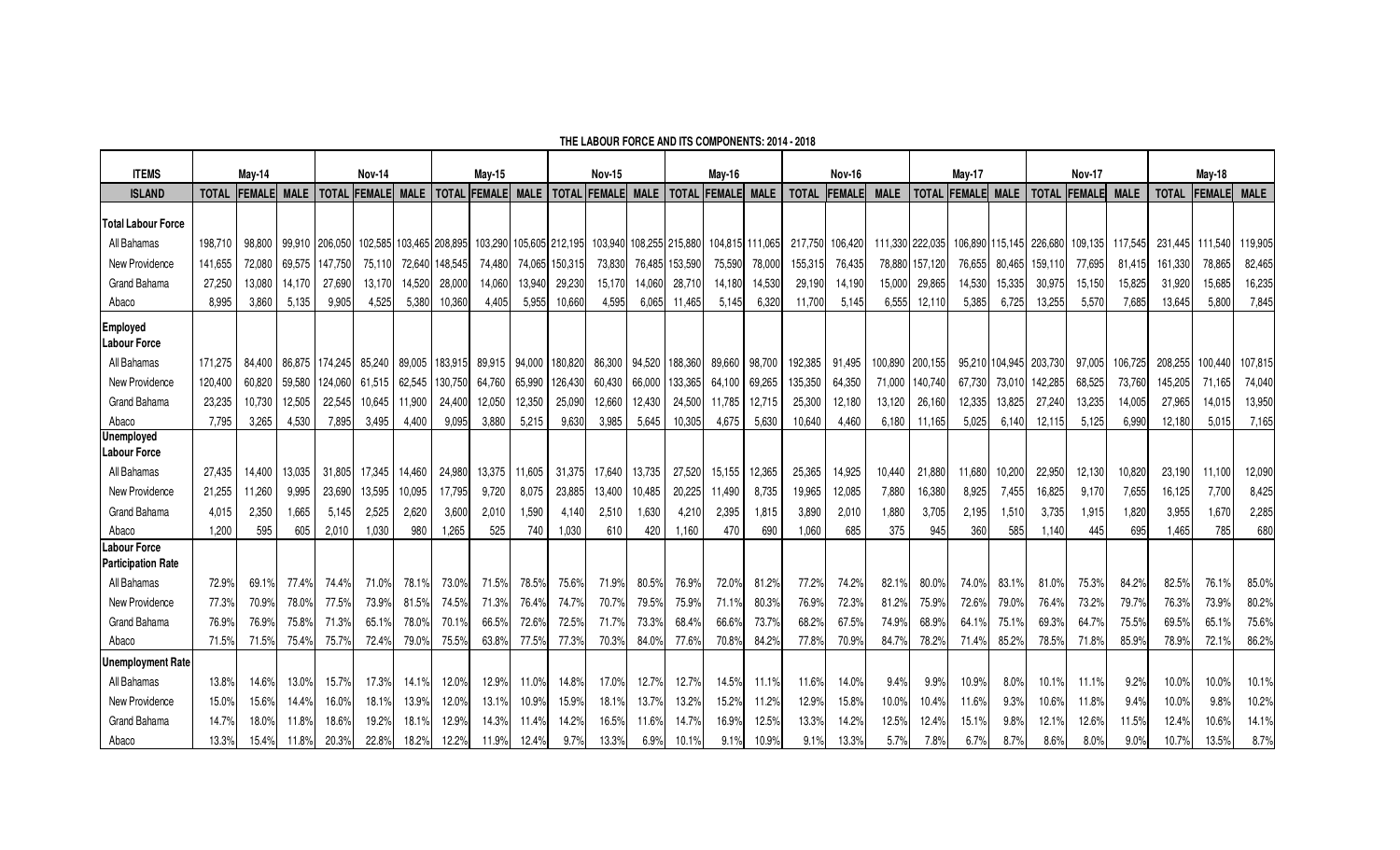#### **EMPLOYMENT: PERMANENT AND VULNERABLE: 2012 - 2018**

| <b>TABLE IV</b>                              |               |               |             |               |               |             |              |               |               |              |               |             |              |               |               |              |               |             |              |               |             |
|----------------------------------------------|---------------|---------------|-------------|---------------|---------------|-------------|--------------|---------------|---------------|--------------|---------------|-------------|--------------|---------------|---------------|--------------|---------------|-------------|--------------|---------------|-------------|
| <b>ITEMS</b>                                 | <b>May-12</b> |               |             | <b>May-13</b> |               | May-14      |              |               | <b>May-15</b> |              |               | May-16      |              |               | <b>May-17</b> |              |               | May-18      |              |               |             |
| <b>ISLAND</b>                                | <b>TOTAL</b>  | <b>FEMALE</b> | <b>MALE</b> | <b>TOTAL</b>  | <b>FEMALE</b> | <b>MALE</b> | <b>TOTAL</b> | <b>FEMALE</b> | <b>MALE</b>   | <b>TOTAL</b> | <b>FEMALE</b> | <b>MALE</b> | <b>TOTAL</b> | <b>FEMALE</b> | <b>MALE</b>   | <b>TOTAL</b> | <b>FEMALE</b> | <b>MALE</b> | <b>TOTAL</b> | <b>FEMALE</b> | <b>MALE</b> |
| <b>Total Employed</b><br><b>Labour Force</b> |               |               |             |               |               |             |              |               |               |              |               |             |              |               |               |              |               |             |              |               |             |
| All Bahamas                                  | 160,650       | 80,450        | 80,200      | 163,995       | 80,835        | 83,160      | 171,275      | 84,400        | 86,875        | 183,915      | 89,915        | 94,000      | 188,360      | 89,660        | 98,700        | 200,155      | 95,210        | 104,945     | 208,255      | 100,440       | 107,815     |
| New Providence                               | 121,410       | 61,590        | 59,820      | 122,155       | 61,030        | 61,125      | 120,400      | 60,820        | 59,580        | 130,750      | 64,760        | 65,990      | 133,365      | 64,100        | 69,265        | 140,740      | 67,730        | 73,010      | 145,205      | 71,165        | 74,040      |
| Grand Bahama                                 | 20.635        | 10.335        | 10,300      | 20,215        | 9.745         | 10.470      | 23.235       | 10,730        | 12,505        | 24,400       | 12,050        | 12,350      | 24,500       | 11.785        | 12,715        | 26,160       | 12,335        | 13,825      | 27,965       | 14,015        | 13,950      |
| Permanent<br><b>Employment</b>               |               |               |             |               |               |             |              |               |               |              |               |             |              |               |               |              |               |             |              |               |             |
| All Bahamas                                  | 145,880       | 73,500        | 72,380      | 150,220       | 74,700        | 75,520      | 159,210      | 78,995        | 80,215        | 168,925      | 84,285        | 84,640      | 172,270      | 83,085        | 89,185        | 183,785      | 88,615        | 95,170      | 193,515      | 93,965        | 99,550      |
| New Providence                               | 112,945       | 57,595        | 55,350      | 112,215       | 56,540        | 55,675      | 113,885      | 57,620        | 56,265        | 19,135       | 60,415        | 58,720      | 121,560      | 58,825        | 62,735        | 131,830      | 63,725        | 68,105      | 135,185      | 66,745        | 68,440      |
| Grand Bahama                                 | 17,960        | 9,075         | 8,885       | 18,305        | 8,945         | 9,360       | 21,325       | 10,095        | 11,230        | 23,175       | 11,590        | 11,585      | 23,035       | 11,660        | 11,375        | 22,105       | 11,045        | 11,060      | 26,465       | 13,565        | 12,900      |
| Vulnerable<br>Employment (1)                 |               |               |             |               |               |             |              |               |               |              |               |             |              |               |               |              |               |             |              |               |             |
| All Bahamas                                  | 14,770        | 6,950         | 7,820       | 13,775        | 6,135         | 7,640       | 12,065       | 5,405         | 6,660         | 14,990       | 5,630         | 9,360       | 16,090       | 6,575         | 9,515         | 16,370       | 6,595         | 9,775       | 14,740       | 6,475         | 8,265       |
| New Providence                               | 8,465         | 3,995         | 4,470       | 9,940         | 4,490         | 5,450       | 6,515        | 3,200         | 3,315         | 11,615       | 4,345         | 7,270       | 11,805       | 5,275         | 6,530         | 8,910        | 4,005         | 4,905       | 10,020       | 4,420         | 5,600       |
| Grand Bahama                                 | 2,675         | .260          | 1.415       | 1,910         | 800           | 1.110       | 1.910        | 635           | .275          | 1,225        | 460           | 765         | 1.465        | 125           | 1.340         | 4,055        | 1.290         | 2,765       | 1,500        | 450           | 1,050       |

**(1) Employment with contract or agreement with limited duration**